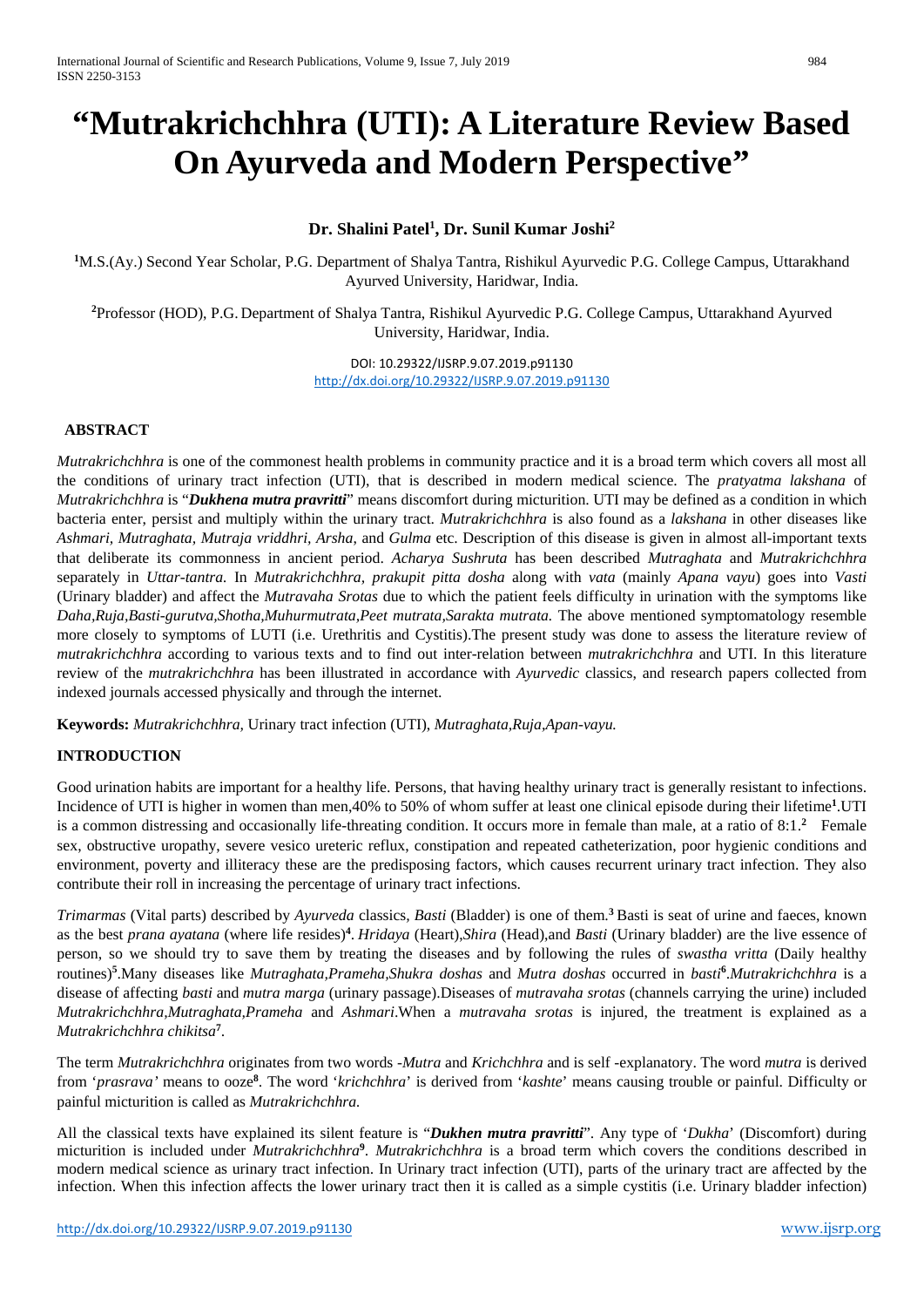and when it affects the upper urinary tract then it is called as pyelonephritis (i.e. kidney infection). There for, urinary tract infection is also called as acute cystitis or urinary bladder infection**<sup>10</sup>**.

*Mutrakrichchhra* can also be seen as an independent disease as well as *purvarupa* and *rupa* of the other diseases. *Mutrakrichchhra* may also occur as a result of *Mutrakshaya. Mutrakrichchhra* is found as a *lakshana* in following diseases i.e. *Pakvasayastha vata***<sup>11</sup>**, *Mutranirodhajanya udavarta***<sup>12</sup>**, *Sukrashmari***<sup>13</sup>**, s*Ashmari purvarupa***<sup>14</sup>**, *Mutraja vridhi***<sup>15</sup>**, *Vataja ashmari***<sup>16</sup>**, *Mutra kshaya***<sup>17</sup>**, *Ushnavata***<sup>18</sup>**, *Mutrasada***<sup>19</sup>**, *Kaphaja arsha***<sup>20</sup>**, *Gulma***<sup>21</sup>**.

#### **Ayurvedic Perspective**

An outcome product of digestion of food and metabolism in the body which is passd through urethra is known as *Mutra<sup>22</sup>. Krichhrata* (i.e. dysuria) and *Mutra-vibandhta* are simultaneously present in both *Mutraghata* and *Mutrakrichchhra*, but *krichhrata* (dysuria) is predominance in *Mutrakrichchhra*.

#### **Definition of** *Mutra Krichha***:**

Mutrakrichchhra is known as "The painful voiding of urine''. In this disease patient has urge to micturate, but he passes urine with pain.

## *Nidana* **(Etiology):**

It can be concluded that *Vyayama, adhyashan, ruksha sevana, yana gamana* are causative factors for *vata prakopa***<sup>23</sup>**. *Tikshna aushadha, amla sevana* causes *pitta prakopa***<sup>24</sup>***,* and *Anupa mamsa sevana, vyayama, adhyashan* causes *kapha prakopa***<sup>25</sup>***.*So these *Nidanas* cause vitiation of *Doshas* along with *Stroto-dushti* of *Mutrvaha strotas. Stroto-dusti* will cause *kha-vaigunya* in *Mutravaha srotas*. These factor leads to *Mutrakrichchhra.*

|  |  | These etiological factors can be summarized as: |  |
|--|--|-------------------------------------------------|--|
|  |  |                                                 |  |

| Aharaja Nidana             | Viharaja Nidana | Partantra Nidana                |
|----------------------------|-----------------|---------------------------------|
| 1. Adhyashana,             | 1. Yana gamana  | 1. Kaphaja arsha <sup>26</sup>  |
| 2. Ajirna                  | 2. Ativyayama   | 2. $Ajima^{27}$                 |
| 3. Ruksha anna sevana      | 3. Aghata       | 3. Vasti vidradhi <sup>28</sup> |
| 4. Tikshna aushadha sevana |                 | 4. $Gulma^{29}$                 |
| 5. Ruksha madya sevana     |                 | 5. Udavarta <sup>30</sup>       |

## **Types of** *Mutrakrichchhra***:**

All the *Acharyas* except *Acharya Vagbhatta* have described eight types of *Mutrakrichchhra. Acharya Vagbhatta* has mentioned only *Doshaja Mutrakrichchhra.*

## *Rupa* **(Symptomatology):**

*Pratyatma lakshana*

मू�कृच्�िमित मू�स्य कृच्�ेण महता दुःखेन �वृि�ः |**<sup>31</sup>** रोमहर्षो अंगहर्षश्चमत्रकाले च वेदना  $\,$ मू�कृच्छेदशत्यो�ौबिस्तस्पृिश्तपािणना ||**<sup>32</sup>**

#### *Chikitsa* **(Management):**

1. *Shamana chikitsa:* It includes *Mutra-vishodhaniya*, *mutra-virechaniya*, *mutra-viranjaniya* and *ashmarihara dravyas.*

2. *Shodhana chikitsa:* It includes diuretic drugs & *uttara vasti* which dilutes and flushes various infective agents along with urine.

3. *Bahirparimarjana chikitsa:* It includes medicines that can be used externally in the form of douches, fomentation, showers, poultices and ointment etc.

## **Specific Management**

## *1.Vataja Mutrakrichra chikitsa*

## *Bahirparimarjana chikitsa:*

*Abhyanga, Svedana, upanaha,Vatashamaka dravayas like dashmool,Eranda, Nirgundi,Parisheka on Kati Pradesh with Vatashamak Taila and Kwatha.***<sup>33</sup>**

## *Antahparimarjana chikitsa*

- *Shodhana- Niruha vasti, Uttara vasti with vata shamak kwath like dashmoola kwath.*
- *Shamana- Amritadi kwatha, Sthiradi aushadha, Shwadanshtra taila, traivritta taila(Su.), Mishraka sneha.*

#### *2.Pittaja Mutrakrichra chikitsa*

*Bahirparimarjana chikitsa– Sheeta Parisheka, Avagahana in cold water,pralepana with chandan and karpur.* **34**

## *Antahparimarjana chikitsa*

*Shodhana- Virechana with tikta evam Madhur kashaya, Uttara vasti.*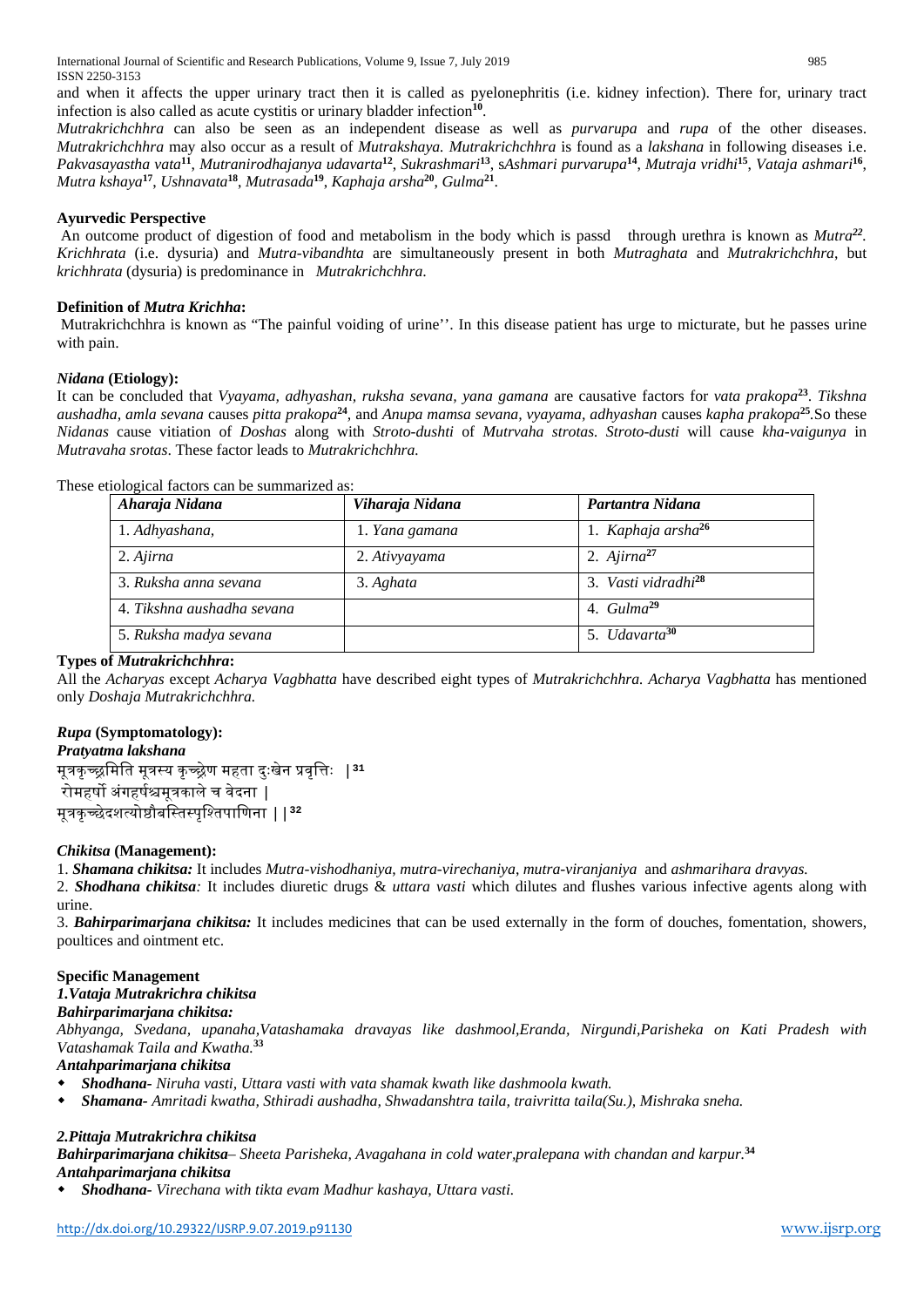International Journal of Scientific and Research Publications, Volume 9, Issue 7, July 2019 986 ISSN 2250-3153

 *Shamana- Shatavaryadi kwatha (Ch.), Haritakyadi kwatha, Trinapanchmula kwatha (Y.R.), Trinapanchamula churna (Su.),ervaru beeja,yashtimadhu,devdaru with tandul dhavan.*

## *3.Kaphaja Mutrakrichha chikitsa*

## *Bahirparimarjana chikitsa*

*Svedana, Abhyanga with taila containing tikta ushna dravya. Antahparimarjana chikitsa*

- *Shodhana- Vamana, Niruha vasti with kshara,tikshna,and katu dravya.*
- *Shamana- Vyoshadi churna praval bhasma(Ch.),shwadanshtradi kwatha,trikankantakadi ghrita,yava bhaksh,takra.*

#### *4.Sannipattaj***a** *Mutrakrichha chikitsa*

In *Sannipataja Mutrakrichra* the treatment should be done according to *vata sthana*. *Gudadugdha yoga, dhatryadi yoga.*

#### **"The** *dosha* **which is more dominant is treated first**"

#### *Antahparimarjana chikitsa*

 *Shodhana-* If *kapha* is predominant then *vamana,* if *pitta* is predominant then *virechana* and if *vata* is predominant then *vasti karma* should be perormed*.*

*Shamana- Pashanbhedadi yoga, Brihatyadi kwatha,*

#### *5.Raktaj Mutrakrichha chikitsa*

It should be managed as *sadyovrana.*

#### *6.Shakritajanya Mutrakrichha* **chikitsa**

*Vatahara kriya* is done in *shakritjanya Mutrakrichra.*

#### *Bahirparimarjana chikitsa*

*Abhyanga, Svedana, Avagahana.*

- *Antahparimarjana chikitsa*
- *Shodhana: vasti*
- *Shamana: Churna kriya*

#### **Some other important formulations include**

- *Varunadi kwatha*
- *Varunshigruadi kwatha*
- *Gokshuradi guggulu*
- *Gokshuradi kwatha*
- *Chandanasava*
- *Chandraprabha vati*
- *Trivikrama rasa*
- *Chandrakala rasa*

#### *Pathya***:**

*Ahara: Purana shali, yava, kshara,takra, dugdha,dadhi, jangal mamsa, mudga yusha, trapusha,nadeya jala, sharkara, kushmanda, patola patra,ardraka, gokshura, puga, narikela, laghu ela,karpura.*

*Vihara: Abhyanga,Swedana,Avagahana.*

#### *Apathya:*

*Ahara: Tambula, matsaya, lavana, pinyaka,hingu, tila, sarshapa, masha, karira, tikshna, vidahi,ruksha, amla dravya, virudhashana, vishamashana,*

*Vihara: Yana gamana, vega dharana, Ativyayama, Ativyavaya,* Riding on elephant and horse.

#### *Upadrava:*

#### Only *Acharya Kashyapa* has mentioned the *Upadravas* of *Mutrakrichchhra.***<sup>35</sup>**

Emaciation, uneasiness, anorexia, un-stability (of mind), thirst, pain, melancholy (nervousness), and discomfort are the complications of *Mutrakrichchhra.*

#### **Prognosis:**

Disease affecting *Marma* are among *Yapya Rogas.***<sup>36</sup>**

#### **Modern Perspective**

Urinary tract infections have plagued mankind long before bacteria were recognized as the causative agents of disease and before urology became an established medical specialty. The Ebers papyrus from ancient Egypt recommended herbal treatment to ameliorate urinary symptoms without providing insight into pathological mechanism. Hippocrates believed that disease was caused by disharmony of the four humors and accordingly diagnosed urinary disorders.**<sup>37</sup>** Urinary tract infection refers to both microbial colonization of the urine and tissue invasion of any structure of the urinary tract. Bacteria are most commonly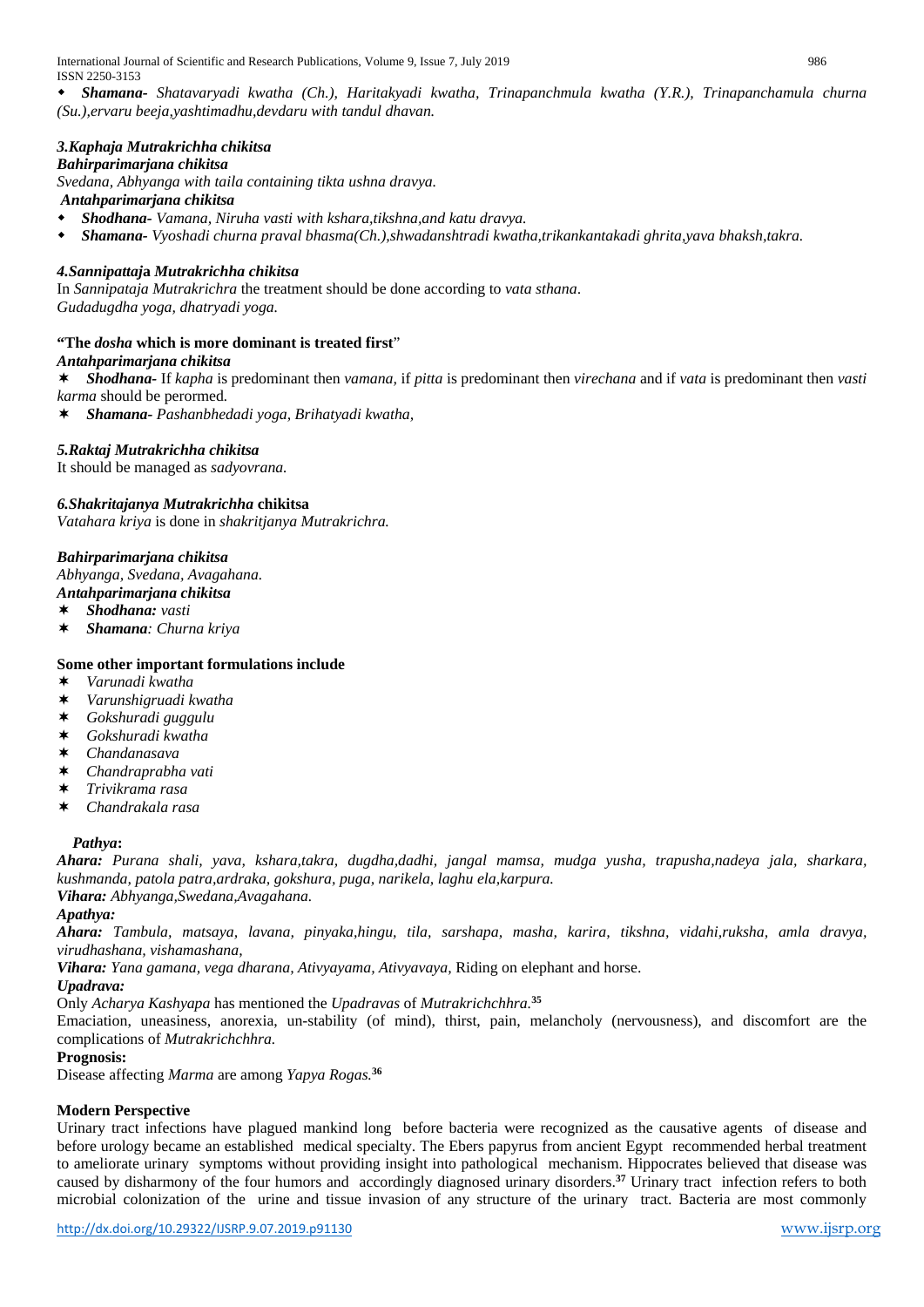responsible, although yeast, fungi and viruses may produce urinary infection. Infants and young children with UTI may present with few specific symptoms Older paediatric patients are more likely to have symptoms and findings attributable to an infection of urinary tract.**<sup>38</sup>** Differentiating cystitis from pyelonephritis in the paediatric patient is not always possible, although children who appear ill or who present with fever should be presumed to have pyelonephritis if they have evidence of UTI.

Escherichia coli are the most common causative organism of this disease causes approximately 80% of acute infections in patients without catheters. Other gram-negative bacilli, especially Proteus and Klebsiella and occasionally Enterobacter, account for a smaller proportion of uncomplicated infections. Gram-positive cocci play a lesser role in urinary tract infections, nonetheless Staphylococcus saprophyticus, Enterococci, Staphylococcus aureus are associated with acute urinary tract infection in young females and in-patient with renal stone or previous instrumentation.**<sup>39</sup>**

#### **Definition**

"Multiplication of organisms in the urinary tract is known as Urinary tract infection."

Infection that affects the part of urinary tract is generally known as Urinary tract infection. Infections of the urinary tract can be subdivided into two general anatomic categories; lower tract infection (urethritis and cystitis) and upper tract infection (acute pyelonephritis, prostatitis and internal and perinephric abscesses)**<sup>40</sup>**. Symptoms of a lower urinary tract infection include painfull micturition, frequent urination, and feeling of incomplete voiding despite having an empty bladder. Superficial or mucosal infections include infection of urethra and urinary bladder, where as signify tissue invasion include pyelonephritis and renal suppuration**<sup>41</sup>**. Basically, there are 3 forms of UTI i.e. pyelonephritis, cystitis and asymptomatic bacteriuria**<sup>42</sup>**. Less common conditions are Focal pyelonephritis and renal abscess. From a microbiological perspective, when pathogenic microorganisms are present in the urine, urethra, bladder and kidney then the urinary tract infection exists. When the symptoms like dysuria, urgency and frequency unaccompanied by significant bacteriuria has been called as acute urethral syndrome. Although widely used, the term acute urethral syndrome lacks anatomic precision because most of the cases which is designated are actually urinary bladder infections. Moreover, in these patients, the causative agent can usually be identified, so that the term syndrome- implying unknown causation is inappropriate.

#### **Aetiology**

In our society, a common medical complaint is urinary tract infection (UTI). It is estimated that at some times in their lives up to 40% of women will have a UTI. Urinary tract infections are caused mainly by colonic bacteria. In females,75-90% of all infections are caused by Escherichia coli, followed by Klebsiella and Proteus**<sup>43</sup>** . Enterococcus species, Staphylococcus, saprophyticus especially in female adolescent and sexually active females and Streptococcus group B especially in neonates are included in other bacterial sources of UTI. Especially after instrumentation of urinary tract, Fungi (Candida species) may also cause UTIs. A rare cause of UTI is Adenovirus and it may cause haemorrhagic cystitis. **Treatment <sup>44</sup>**

Acute cystitis must be treated instantly to prevent possible progression to pyelonephritis. A specimen of bladder urine is taken for culture, but the symptoms are severe then immediately started the treatment without waiting the result of urine culture. But when the symptoms are mild or the diagnosis is not clear, then the treatment can be delayed until the results of culture are known. If the result is uncertain then the culture can be repeated. For example, if a gram-negative -organisms grow between  $10^4$  and  $10^5$ colonies in a midstream culture, then a second culture may be taken by catheterization before the treatment is started. If treatment is started before the availability of results of a culture and sensitivities, then a 3 to 5 days course of therapy by trimethoprimsulfamethoxazole is effective against most strains of E. coli. Nitrofurantoin (5–7 mg/kg/24 hr in 3 to 4 divided doses) is also effective and having the advantage of being active against Klebsiella-Enterobacter organisms. Amoxicillin (50 mg/kg/24 hr) is also effective as initial therapy but having no clear advantages over sulfonamides or nitrofurantoin.

In a case of acute febrile infections suggestive of pyelonephritis, a 10- to 14-day therapy of broad-spectrum antibiotics are able to reaching significant tissue levels is preferable. Children who are dehydrated, having vomiting, or are not able to drink fluids, are below or equal to the age of one month, or in whom urosepsis is a possibility must be admitted to the hospital for intravenous rehydration and intravenous antibiotic therapy. Ceftriaxone (50–75 mg/kg/24 hr, not more than 2 g) or ampicillin (100mg/kg/24 hr) along with an aminoglycoside like gentamicin  $(3-5 \text{ mg/kg}/24 \text{ hr} \text{ in } 1 \text{ to } 3 \text{ divided doses})$  is preferable as a parenteral treatment. The probable ototoxicity and nephrotoxicity of aminoglycosides would be considered, and serum creatinine and through gentamicin levels must be obtained before starting the treatment, as well as daily thereafter as long as therapy continues. Treatment by aminoglycosides is especially effective against Pseudomonas spp., and alkalinization of urine by sodium bicarbonate increases their effects in the urinary tract. Oral 3rd-generation cephalosporins such as cefixime are effective against a variety of gram-negative micro- organisms other than the

Pseudomonas as effective as parenteral ceftriaxone, and these medications are considered by some supermacy as the treatment of choice for oral therapy. In children with a febrile UTI Nitrofurantoin should not be used routinely because it does not gain significant renal tissue levels. For resistant micro-organisms, especially Pseudomonas, in patients more than 17 year, the oral fluoroquinolone ciprofloxacin is used as an alternative agent. It is also used in younger children with cystic fibrosis and pulmonary infection secondary to Pseudomonas and is occasionally used as short-course therapy in children having Pseudomonas UTI. However, in children the clinical use of fluoroquinolones should be restricted due to potential cartilage

damage which has been seen in research with immature animals. In children the efficacy and safety of oral ciprofloxacin is under study. Intramuscular injection of a loading dose of ceftriaxone along with oral therapy with a 3rd generation cephalosporin is effective in those children that having febrile UTI. One weak after the termination of treatment of a UTI a urine culture confirm that the urine is sterile; in most of the children, this is useless, because the cultures often are negative.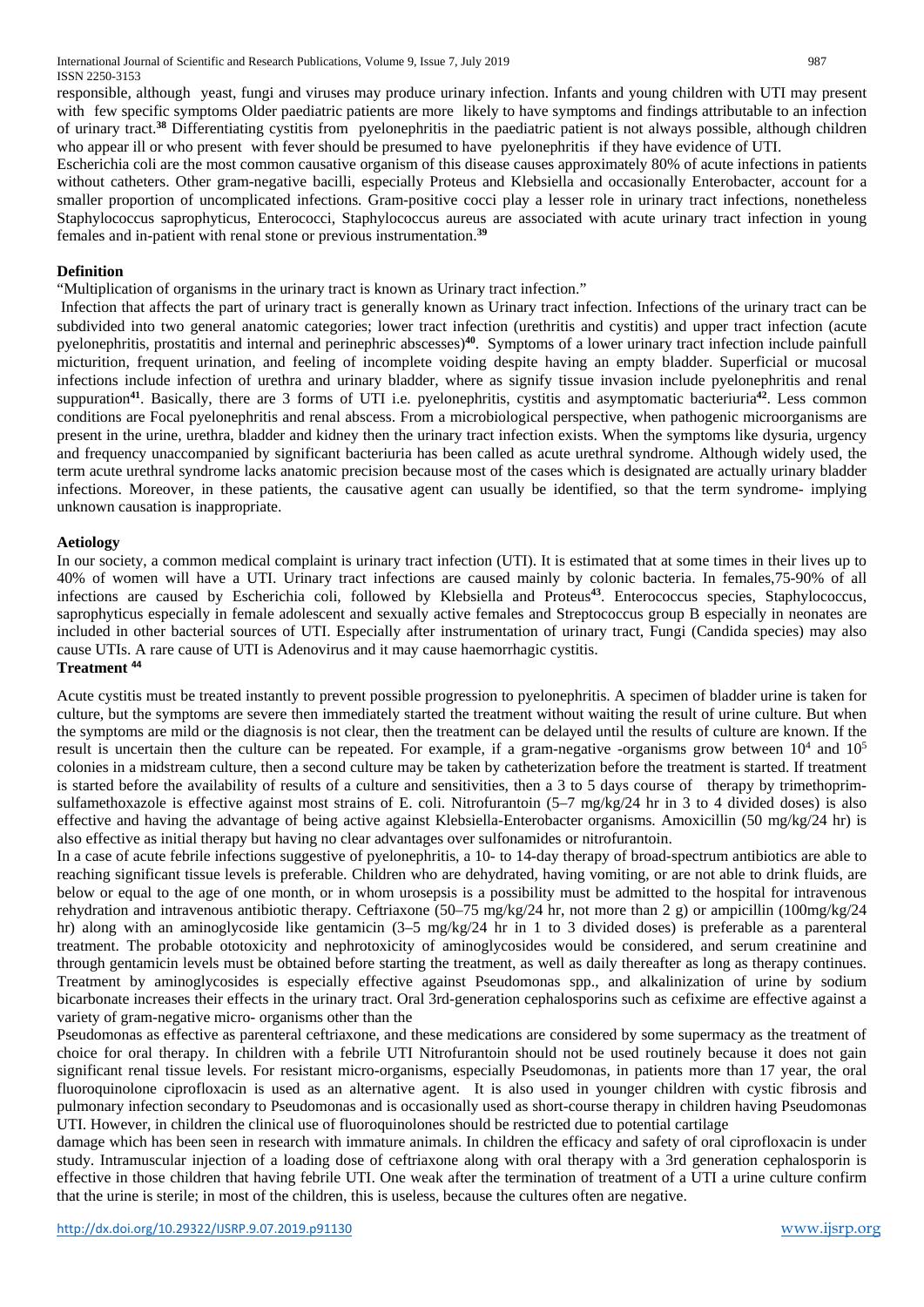Children require surgical or percutaneous drainage along with antibiotic therapy and other supportive measures, that suffering from renal or perirenal abscess or obstructed urinary tracts with infection.

Identification of predisposing factors is beneficial in a child, having recurrent UTIs. Most of the school-going girls have voiding dysfunction; in this condition treatment often reduces the likelihood of recurrent UTI. Some children that having urinary tract infections void infrequently, and some also having severe constipation. Counseling of parents and patients to establish more normal patterns of urination and defecation may be helpful in controlling recurrences of UTIs. Use of sulfamethoxazoletrimethoprim, trimethoprim, or nitrofurantoin at ⅓ of the normal therapeutic dose once a day is effective as prophylaxis against re-infection. Amoxicillin or cephalexin also may be effective as prophylaxis against re-infection, but the risk of breakthrough UTI may be higher because bacterial resistance may be induced. There is interest in probiotic therapy, that replaces normal vaginal flora, and cranberry juice, that prevents bacterial adhesion and biofilm formation, but these agents are not proved beneficial in preventing UTI. The main emphasis of chronic renal damage is due to pyelonephritis, arterial hypertension and renal insufficiency; when these are found, then they must be treated appropriately.

## **CONCLUSION**

- $\bullet$  In the present time, a global issue of concern due to associated long term compromise in the quality of life is "increasing" prevalence of UTI."
- *Mutrakrichchhra* having similarity with Urinary Tract Infections, which is mentioned in Modern Medicine*.*
- Increment in renal damage, school absentees and frequent visit of the paediatricians, clinics or hospital, *Mutrakrichchhra* is an important cause.
- *Mutrakrichchhra* is a *Vata Predominant, Tridoshaj* disease that involving the *Mutravaha Srotas* with the *dushti of Mutra*  and *Ambu.*
- *Nidanprivarjanam* (i.e. primary prevention) strategy has been given priority, in both *Ayurveda* as well as in modern medicine.
- In the first 3 months of life an uncircumcised male infant seen to be at increased risk of UTI.
- $\triangle$  A girl with voiding dysfunction, due to the reflux of urine which is laden with bacteria from the distal urethra in to the bladder, is at higher risk for recurrent of UTI.
- Boys with true phimosis without abnormal voiding, particularly in the form of pyelonephritis, was noted to be at high incidence of Urinary Tract Infection.
- Urinary Tract Infection causes by micro-organism, so patient should maintain their proper hygiene to decrease the risk of UTI. Parent, Caregivers can help in prevention of UTI in children by teaching them about good hygiene, maintaining healthy hydration and by being aware your child's daily bathroom habits.

## **REFERENCES**

- 1. D. Leight Urinary Tract Infections. In; Smith GR, Easma Charles SF, editors. Topley and Wilson's Principles of Bacteriology, Virology & Immunity.8th ed. Frome and London: Butler and Tanler Ltd; 1990.p.197-214.
- 2. Recurrent urinary tract infections management in women, a review, Ahmed Al-Badr and Ghadeer Al-Shaikh, Sultan Qaboos Univ Med J.2013 Aug; 13(3):359-367.Published online 2013 Jan 25.
- 3. Charaka, Charaka Samhita, Chakrapanidatta's Ayurvedadipika Sanskrita commentary by Yadavaji Trikamaji, Siddhi sthana, Chapter 9/3, Varanasi, Chaukhambha Surbharti Prakashana; 2013: p.716.
- 4. Sushruta, Sushruta Samhita, Dalhanacharya's Nibandhasamgraha Sanskrita commentary by Yadavaji Trikamaji, Nidana sthana, Chapter 3/20, Varanasi, Chaukhambha Surbharati Prakashana; 2012: p. 279.
- 5. Charaka, Charaka Samhita, Chakrapanidatta's Ayurvedadipika Sanskrita commentary by Yadavaji Trikamaji, Siddhi sthana, Chapter 9/3, Varanasi, Chaukhambha Surbharti Prakashana; 2013: p.718.
- 6. Sushruta, Sushruta Samhita, Dalhanacharya's Nibandhasamgraha Sanskrita commentary by Yadavaji Trikamaji, Nidana sthana, Chapter 3/28, Varanasi, Chaukhambha Surbharati Prakashana; 2012: p. 280.
- 7. Charaka, Charaka Samhita, Chakrapanidatta's Ayurvedadipika Sanskrita commentary by Yadavaji Trikamaji, Vimana sthana, Chapter 5/28, Varanasi, Chaukhambha Surbharti Prakashana; 2013: p.252.
- 8. Lal Manna. Amarkosha. Varanasi: Chaukhambha Vidhya Bhavan; 1995: p.139.
- 9. Madhavkara, Madhava nidana, Vijayrakshita's Madhukosha Sanskrita commentary by Brahmanand Tripathi, Varanasi, Chapter 30/2, Chaukhambha Surbharti Prakashana; 2012: p.621.
- 10. Wikipedia the free encyclopedia: Urinary tract infection, Available from [http://en](http://en/) .wikipedia.org/wiki/Urinary-tractinfection.
- 11. Charaka, Charaka Samhita, Chakrapanidatta's Ayurvedadipika Sanskrita commentary by Yadavaji Trikamaji, Chikitsa sthana, Chapter 28/28, Varanasi, Chaukhambha Surbharti Prakashana; 2013: p.617.
- 12. Sushruta, Sushruta Samhita, Hindi commentary by Ambikadatta Shastri, Uttar tantra, Chapter 55/9, Varanasi, Chaukhambha Sanskrita Sansthana; 2011: p. 516.
- 13. Sushruta, Sushruta Samhita, Hindi commentary by Ambikadatta Shastri, Nidana sthana, Chapter 3/12, Varanasi, Chaukhambha Surbharti Prakashana; 2010: p. 313.
- 14. Sushruta, Sushruta Samhita, Hindi commentary by Ambikadatta Shastri, Nidana sthana, Chapter 3/5, Varanasi, Chaukhambha Surbharti Prakashana; 2010: p. 311.